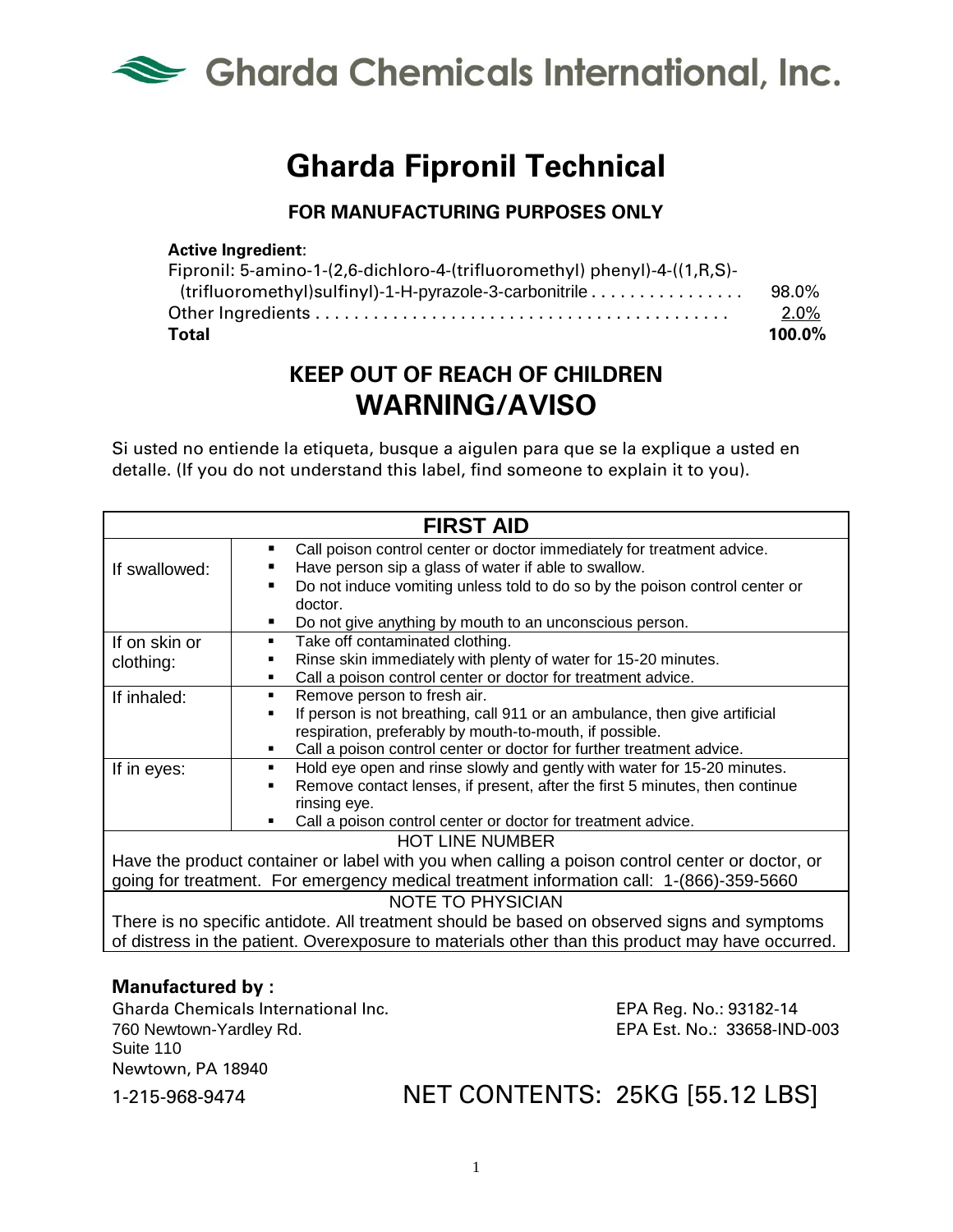## **PRECAUTIONARY STATEMENTS Hazards To Humans And Domestic Animals**

**WARNING.** May be fatal if swallowed, absorbed through the skin or inhaled. Causes substantial but temporary eye injury. Do not get in eye, on skin, or on clothing. Wear goggles, face shield or safety glasses. Wash thoroughly with soap and water after handling and before eating, drinking, or using tobacco. Wear protective clothing and rubber gloves. Remove contaminated clothing and wash clothing before reuse. Do not breathe dust. Wear a dust/mist filtering respirator (MSHA/NIOSH approval number prefix TC-21C), or a NIOSH approved respirator with any N, R, P or HE filter.

**SYMPTOMS OF POISONING:** In severe cases of overexposure by oral ingestion, lethargy, muscle tremors, and, in extreme cases, possibly convulsions, may occur.

#### **ENVIRONMENTAL HAZARDS**

This product is toxic to birds, fish, estuarine and aquatic invertebrates. Do not discharge effluent containing this product into lakes, streams, ponds, estuaries, oceans, or other waters unless in accordance with the requirements of a National Pollution Discharge Elimination System (NPDES) permit and the permitting authority has been notified in writing prior to discharge. Do not discharge effluent containing this product to sewer systems without previously notifying the local sewage treatment plant authority. For guidance, contact your State Water Board or Regional Office of the EPA.

## **DIRECTIONS FOR USE**

It is a violation of Federal law to use this product in a manner inconsistent with its labeling.

Read entire label before using this product. Only for formulation into insecticide or rodenticide products.

For Manufacture Use only into insecticide products for the following uses\*:

- Residential Indoor: (Companion animals, crack and crevice baits, and bait stations).
- Indoor non-food (commercial, industrial, and institutional facilities, modes of transportation), crack and crevice baits, and bait stations.
- Termiticides: (pre and post construction soil application, indoor sub-slab).
- Terrestrial non-food: (golf courses, sod farms, commercial lawns, and perimeter treatment around commercial buildings).
- Residential outdoor: (lawns, perimeter treatment around buildings and ornamentals.

This product may be used to formulate products for specific uses(s) not listed on the Master Product (MP) Label if the formulator, user group, or grower has complied with U.S. EPA data submission requirements regarding the support of such uses(s). Each formulator is responsible for obtaining EPA registration for their end-use products(s).

The user is solely responsible for determination of suitability of the use of this product for any specific purpose, any manufacturing practice employed, and adoption of such safety precautions as may be necessary.

• This product is not for formulation into end-use product for use in or on food/feed areas, including food handling establishments (except for crack and crevice, and bait station products) or in/on food/feed.